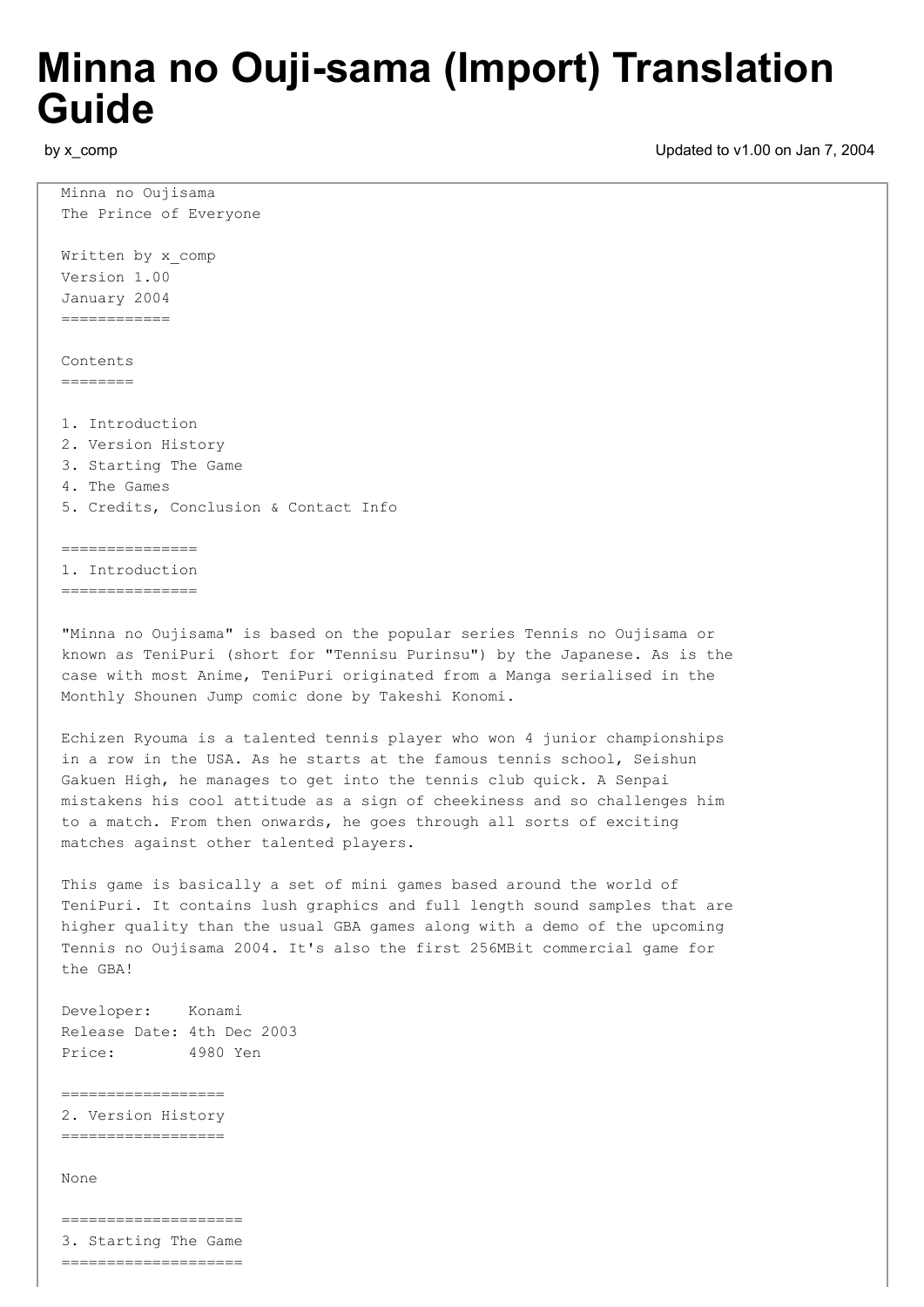Intro dialogue: "Hello? Sakaki speaking." "Ah... It's you." "It's been a long time." "I see. You're flying over here." "Wait. There's no need to rush your decision." "We aren't the only tennis school to be well known in Tokyo." "I'll talk to the others so that you can visit them." "Come over this school break and have a look around." "It won't be too late to come to a decision then." "I hope you choose a place that suits you." "That is all." # Starts playing piano. "Yes. The game begins now." "You may go." After pressing Start at the title screen, you will have the following options: Game Option Special Story ----- Fight through the game in between the story. Option ------ If you haven't started a new game yet, your only option would be return to title which is the picture of a foot. If you have started a game then you will also have a picture of a duster that will erase all saved data. After completing any games, you will also have a video which will allow you to view the openings and endings for them again. Special

This is a demo of Tennis no Oujisama 2004 which is planned to be on sell in Japan on March the 2nd. Two versions will be available which will be "Glorious Gold" and "Stylish Silver".

-------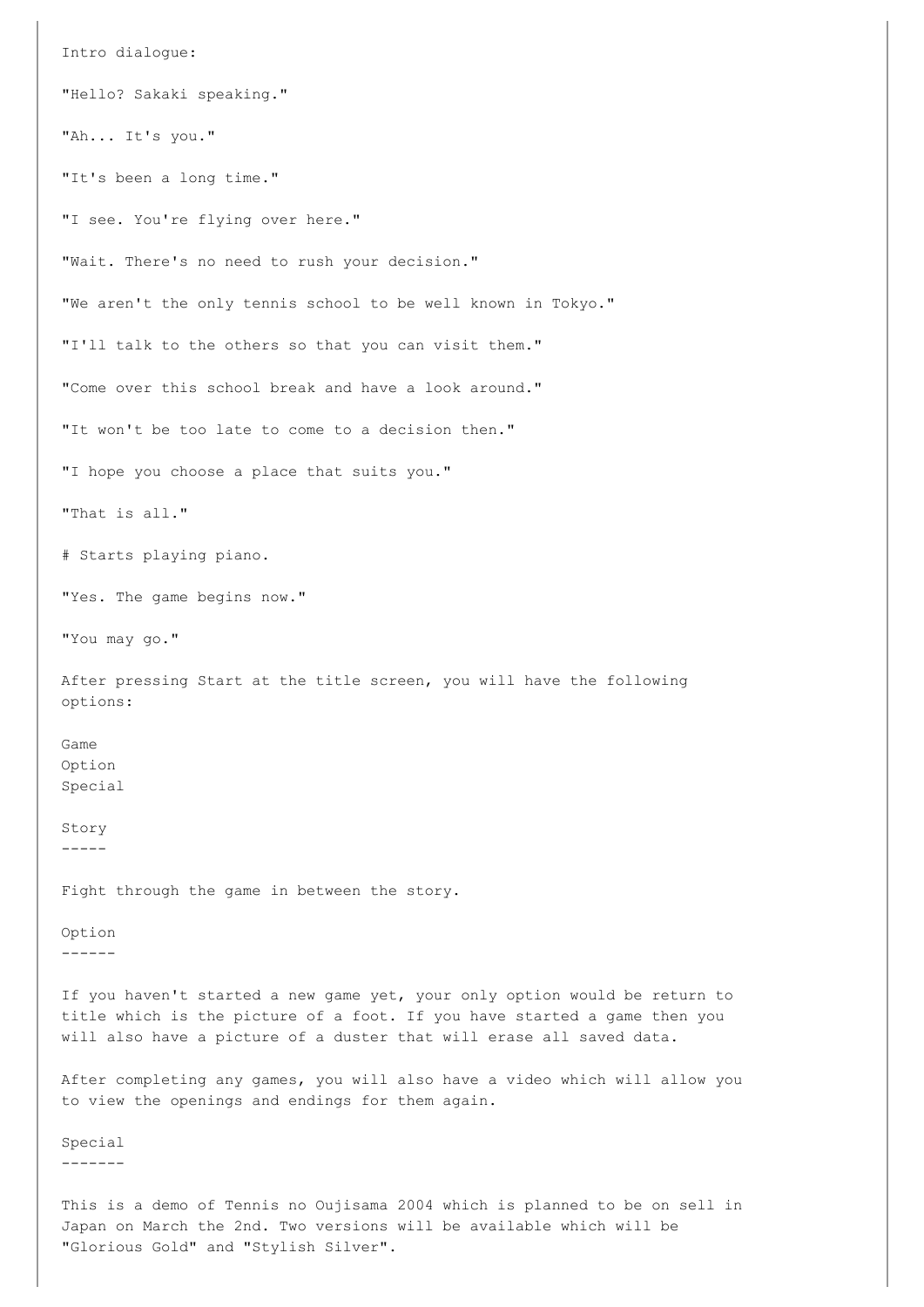The disclaimer at the start says that the demo part of the game isn't sold as part of "Minna no Oujisama". Instead it's here in case the completed "Tennis no Oujisama 2004" is delayed. In the case that the demo doesn't work, you can't return the game. "Minna no Oujisama" is treated as a complete seperate game so it will not be affected even if the demo doesn't work.

Anyway, the completed game will have Solo Play, Linked Play and Team Play. For now, you can only play Solo with the demo. After choosing Solo Play, you will have Singles Championship, Doubles Championship, Single Practice and Doubles Practice. Again, the demo limits you to the 2 practice modes.

After selecting a practice mode, choose from the 2 characters, yourself and a CPU player then choose which sides to play on. Choose the number of games, sets and type of ground and you're away.

Under options, you can configure the game difficulty and C Gauge Speed. You may also toggle cutscenes when doing specials and surrendering on or off.

============

4. The Games

============

You begin with 3 mini games at first which you must clear before unlocking the others. Once you have completed them, you may go back to them to unlock some other features of the game.

| I GAME:            | School's Ranking Tennis Ball Game   |
|--------------------|-------------------------------------|
| PLACE:             | Seigaku                             |
| LOCATION:          | Top center, blue coloured building. |
| I NO. OF STAGES: 5 |                                     |
|                    |                                     |

"School's Ranking Tennis Ball Game" is a puzzle game where you make balls disappear by gathering ones of the same colour together! Using a winged cursor you can pick up balls, or exchange them as you place them. When you pile up or have 3 or more big ones in a row then then they will disappear. Smaller ones nearby will also get changed into big balls. If there is a chain of balls disappearing then they will be stocked up as part of your "Attack Balls".

Send your "Attack Balls" to your opponent and win by burying him up to the last line. Lets win by chains!

Note that each character has a different formation of "Attack Balls"! And of course, if you have a link cable, you can play against your friends!

There are 4 options here after the intro dialogue. One Player, VS Mode, Ranking and Exit. In 'Ranking' you can see high scores and the maximum number of chains that were made.

[DIALOGUE]

"Hey, so you're the visitor the old lady told us about huh."

"But, if you think an outsider can just come for a visit so easily, you're naive. Too naive."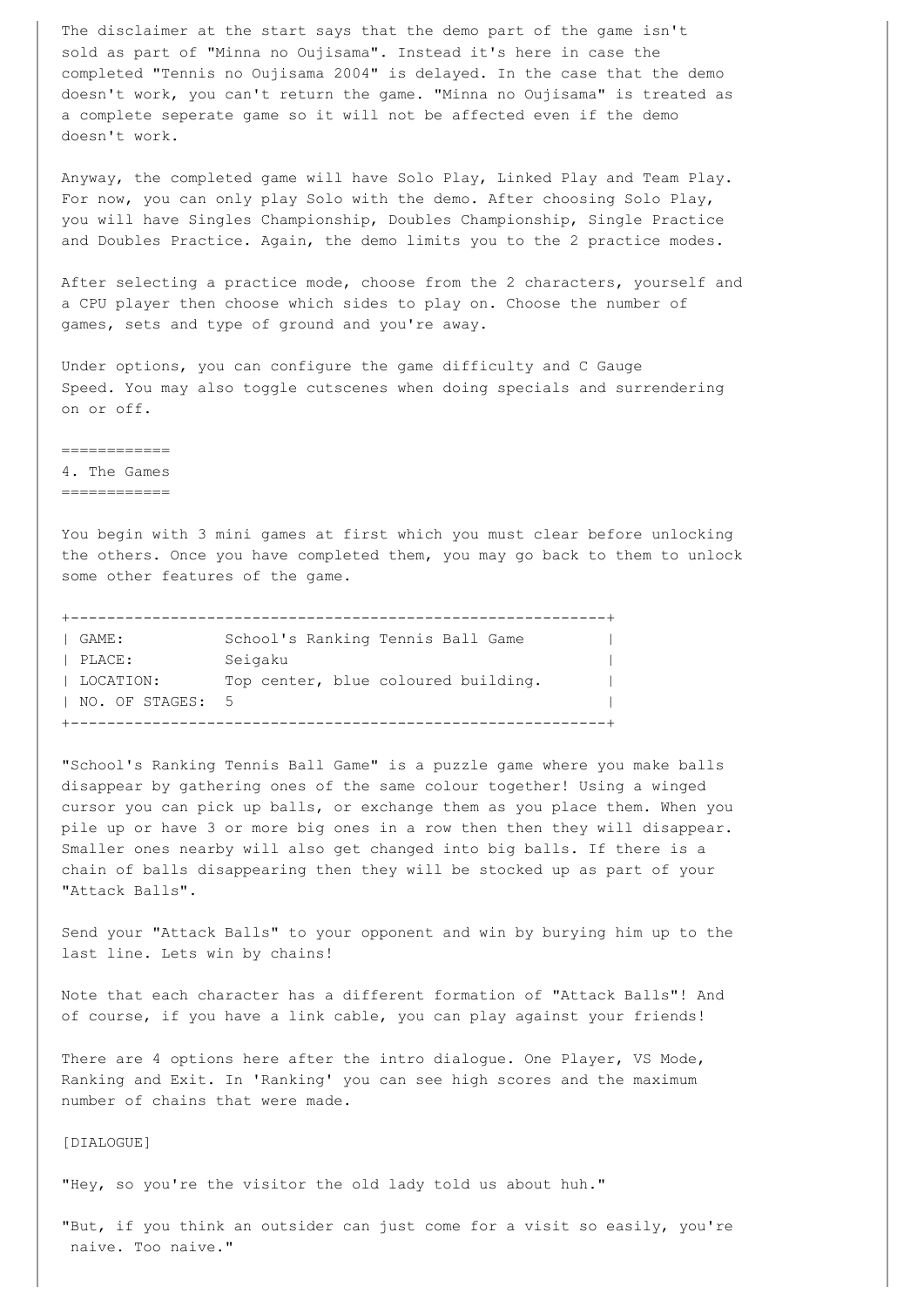"There's no point to that anyway."

"I know. I decided on a game called 'School's Ranking Tennis Ball Game' to find out how good everyone is."

"If you join in and win through all 5 people then we can show you us practicing!"

"All right, it's decided."

After you win...

[DIALOGUE]

"Hey, Takeshi! Quit talking rubbish and stop teasing our visitor!"

"Don't dilly dally around just because Tezuka isn't here! Come run around the school campus for 50 laps with me!!""

"Hiiii! Sorry!"

+-----------------------------------------------------------+ | GAME: Ginkakon (Ghost of Ginka) | | PLACE: Ginka | LOCATION: Top left, upside down L shaped building. | | NO. OF STAGES: 5, each with 5 sub-stages. +-----------------------------------------------------------+

"Ginkakon"... It's a game where you must find the "Ryoma Ball" that has a picture of Ryoma on it from the training balls of Ginka High. The rules are simple but yet, it's a fun game to play.

Catch the "Ryoma Ball" within the time limit from all the balls that are rolling about and bumping into each other to win. Beware that if you catch a "Ginka Ball", time gets taken off! Apart from them, there's a bonus "Sakuno Ball" which will increase the time when you catch it.

You can also poke the balls that aren't moving when you wish to move them. You can even move the cursor and poke Fukushi... What's this about?!

Catch with A and B to poke a ball. Lose and you will start a stage from the first level again. Sometimes Fukushi will stick out a sign to block your view. He will also say a few things during the game:

"This guy an idiot?" when you catch empty space. "No way... You serious?" when you win. "What a bother during our training." when you catch a Sakuno Ball.

[DIALOGUE]

"Hmm... What you doing...?"

"Ah, someone who wishes to drop by for a visit huh."

"Listen. We have been reborn and it's a time when we must be busy training ourselves to perfection!"

"...Well, guess I have no choice. I'll go through a 5 stage ability test with you."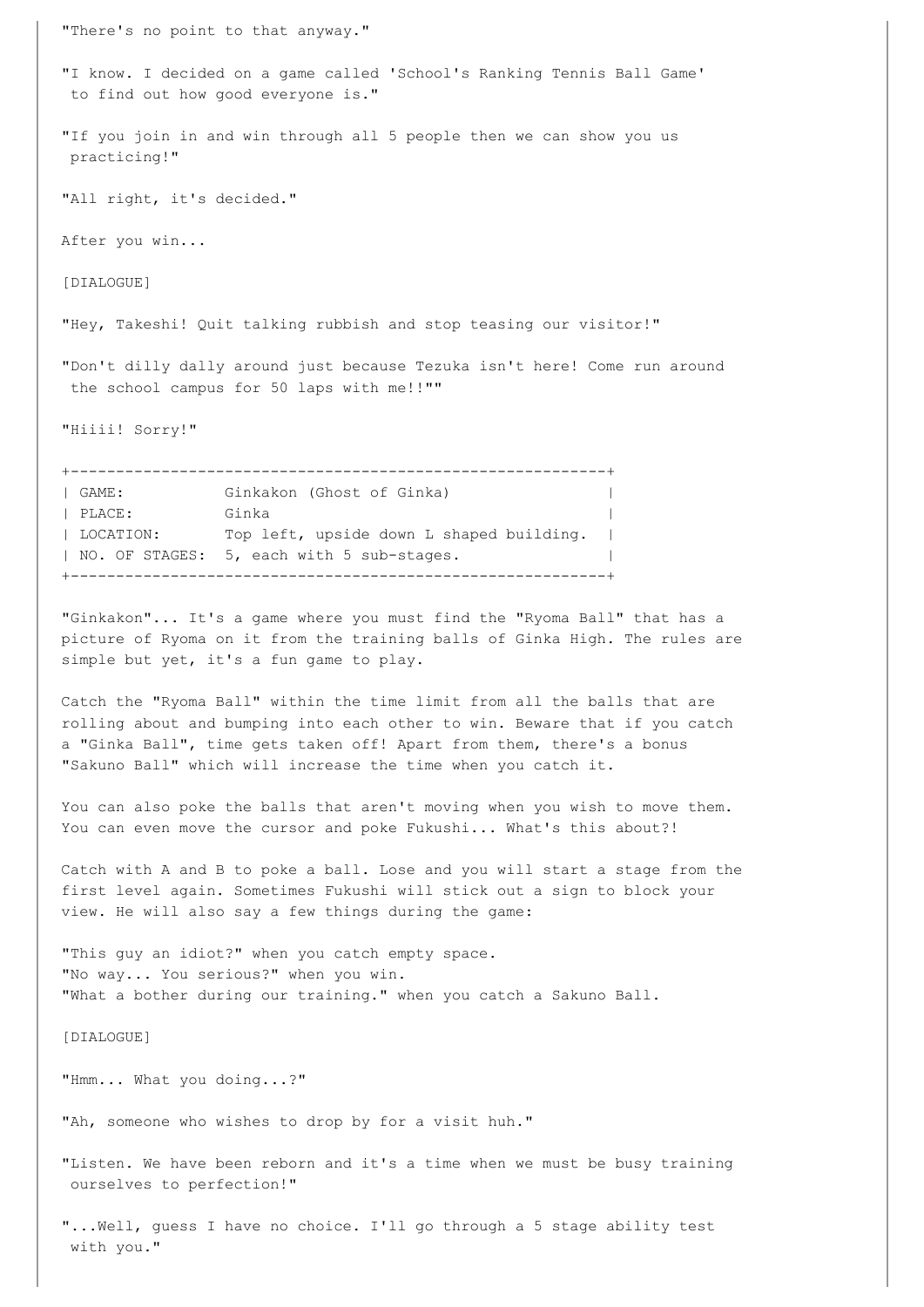"If you clear it then you can watch us training." "It's what I'm best at though so the difficulty of the test is high. Be prepared." After you win... [DIALOGUE] "W- Well, you can play well..." "Anyway, the truth is the purpose of this training is so that we don't forget the day Ginka High was reborn." "We're doing this training so that we don't forget our ambitions. The time when we, Ginka High, will be able to expose our power will come!" # Fukushi gets hit by a ball. "Sorry. I let a ball slip again." +-----------------------------------------------------------+ | GAME: 15 Panels | | PLACE: St. Rudolf | | LOCATION: Top right building. |

Fifteen Panels is a game in where you must return a shattered picture back to its original state in the given time.

| NO. OF STAGES: 7 | +-----------------------------------------------------------+

Use the direction keys to move the 15 pieces and return them to the normal state in the given time! If you don't know what the original picture looks like, you can get a hint and see the complete picture. If you're puzzling over things such as "where does this part go?" then press the A button.

There seems to be quite a few pictures. Complete all the pictures and get a gallery of them!

Two options after the intro dialogue. Start the game or return to the map. Pausing the game will allow you to continue or return to the title screen.

[DIALOGUE]

"So you're the one who says he wants to drop by for a visit."

"But do you have the intellect to watch and understand our training? Now that's the question..."

"Hmmm... I know! I've thought of something good!"

"Lets do a short intellect test."

"You solve 7 problems and we'll let you watch us train."

After you win...

[DIALOGUE]

"Hmmm. You can do well huh. Well, we'll go as planned."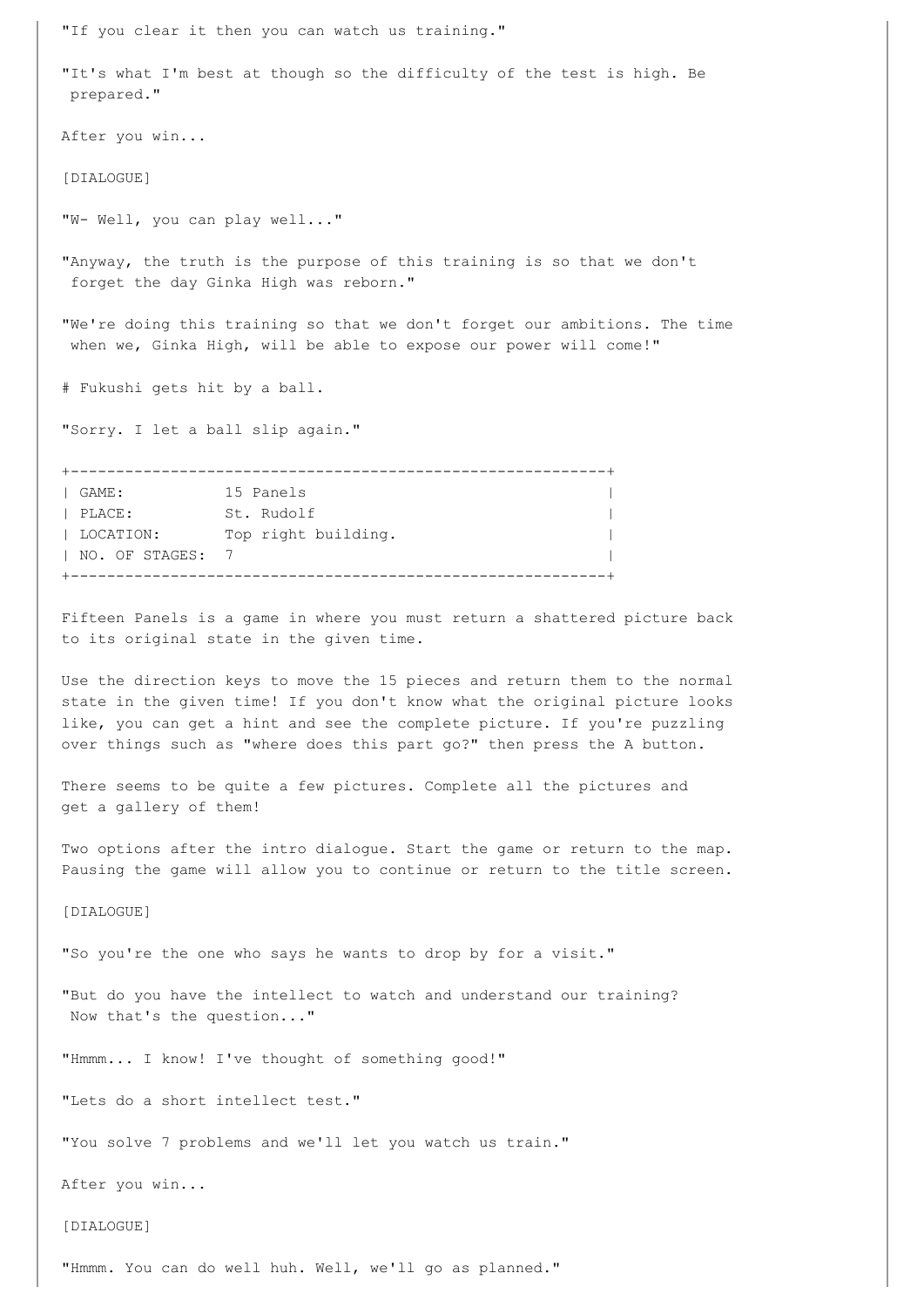"Feel free to watch how we practice as much as you want."

"But, the Regular Formation is our school's special training so we'll be leaving that out."

"...Even so, it's a useful thing to be able to watch and learn from us Rudolfs..."

"...There's no one here now."

+-----------------------------------------------------------+ | GAME: Running Away? | | PLACE: Yamabuki | | LOCATION: Bottom right building. | NO. OF STAGES: 1 +-----------------------------------------------------------+

"Running Away?" is a game where you must dodge tennis balls that Akutsu hits at you.

Dodge the balls as Akutsu hits more and more at you! Yellow balls travel straight and red ones change direction so take note so that you don't get hit. Straight balls are easy to dodge but inflicts a lot of damage when hit. The red balls inflict less damage but harder to dodge. Sometimes Sengoku will appear hitting a first aid kit towards you which will heal you completely.

The first time you play, you clear the game by dodging 100 shots. Afterwards, it's rocks... If you get hit by these from Akutsu then it's instant game over!

[DIALOGUE]

"What? You want to watch us train you say?"

"Who's instructing you?"

"No matter. I'm in a good mood today. You dodge 100 shots from my racket and I'll let you off."

"It's a test of eyesight and body movement."

"I won't always just hit 1 tennis ball!"

"There's no big thrill to tennis after all!"

After you win...

[DIALOGUE]

"You're quite a kid... The best."

"Today's just part of my greeting."

"Once you've transferred over, I'll have some real fun with you apart from tennis."

"Bye."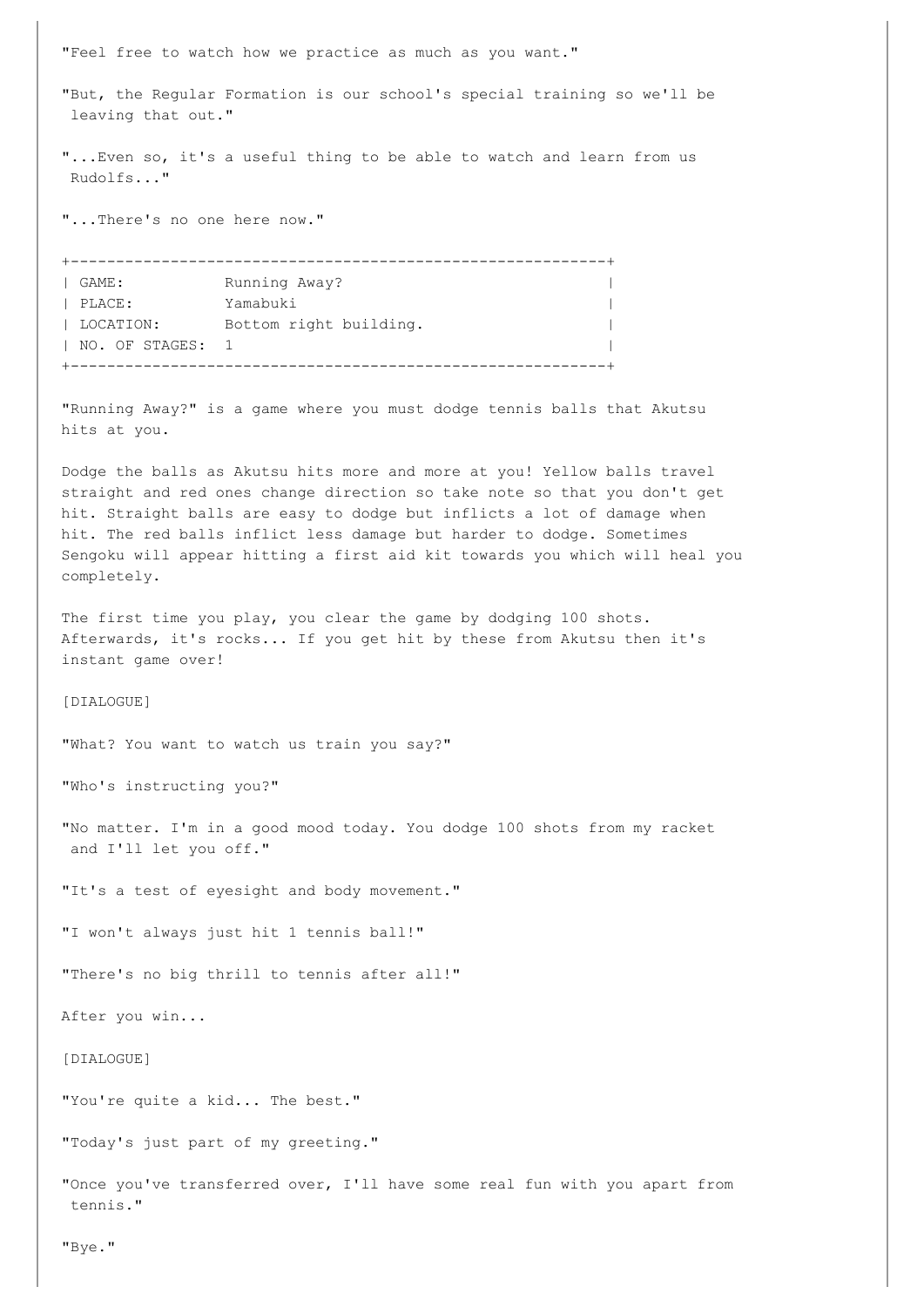| ______________     | -----------------        |  |
|--------------------|--------------------------|--|
| $\vdash$ GAME:     | Rhythm Rhythm Revolution |  |
| PLACE:             | Fudoumine                |  |
| LOCATION:          | Bottom left building.    |  |
| I NO. OF STAGES: 4 |                          |  |
|                    |                          |  |

"Rhythm Rhythm Revolution (RRR)" is a game that contains songs recorded for TeniPuri. Follow the rhythm and then press the buttons matching the arrows that flow up from the bottom.

At first, you pick from 4 songs and you can also pick from basic, trick and maniac mode. As you meet certain conditions, you will also gain more songs to play.

You can configure your buttons using option mode here and you WILL need to because you will sometimes have to press left and right simultaneously or up and down.

[DIALOGUE]

"You're a visitor who's planning to transfer schools...? Nope. Know nothing about it."

"If you want to watch me train then you'll have to go through a test to decide whether you have want it takes."

"A test of rhythm!"

"Show us your rhythm on the training machine!!"

"You clear 4 songs and you can watch."

"How about it then? You up for the beat?"

After you win...

[DIALOGUE]

"Wow... Pretty nice."

"Hey, you had enough fun right?"

"Ah, It's Taka-san! Trouble! Rhythm high!"

+-----------------------------------------------------------+ | GAME: Kyoutei 100 People All Out Match | | PLACE: Kyoutei (Tennis Club) | |<br>| LOCATION: Center building. |  $|$  NO. OF STAGES: 1 +-----------------------------------------------------------+

"Kyoutei 100 All Out Match" is like a game where you destroy blocks. You just have to Amane-kun left and right and he'll automatically hit the ball back. You will clear the game after you hit everyone as Kyoutei rallies their 100 people continuously. Since your opponents disappear after a single hit, they will rally their people 100 times.

Anyway, all you have to do is hit the ball back but, it's quite a hand sweating difficult thing. As the rallying continues, beautiful pictures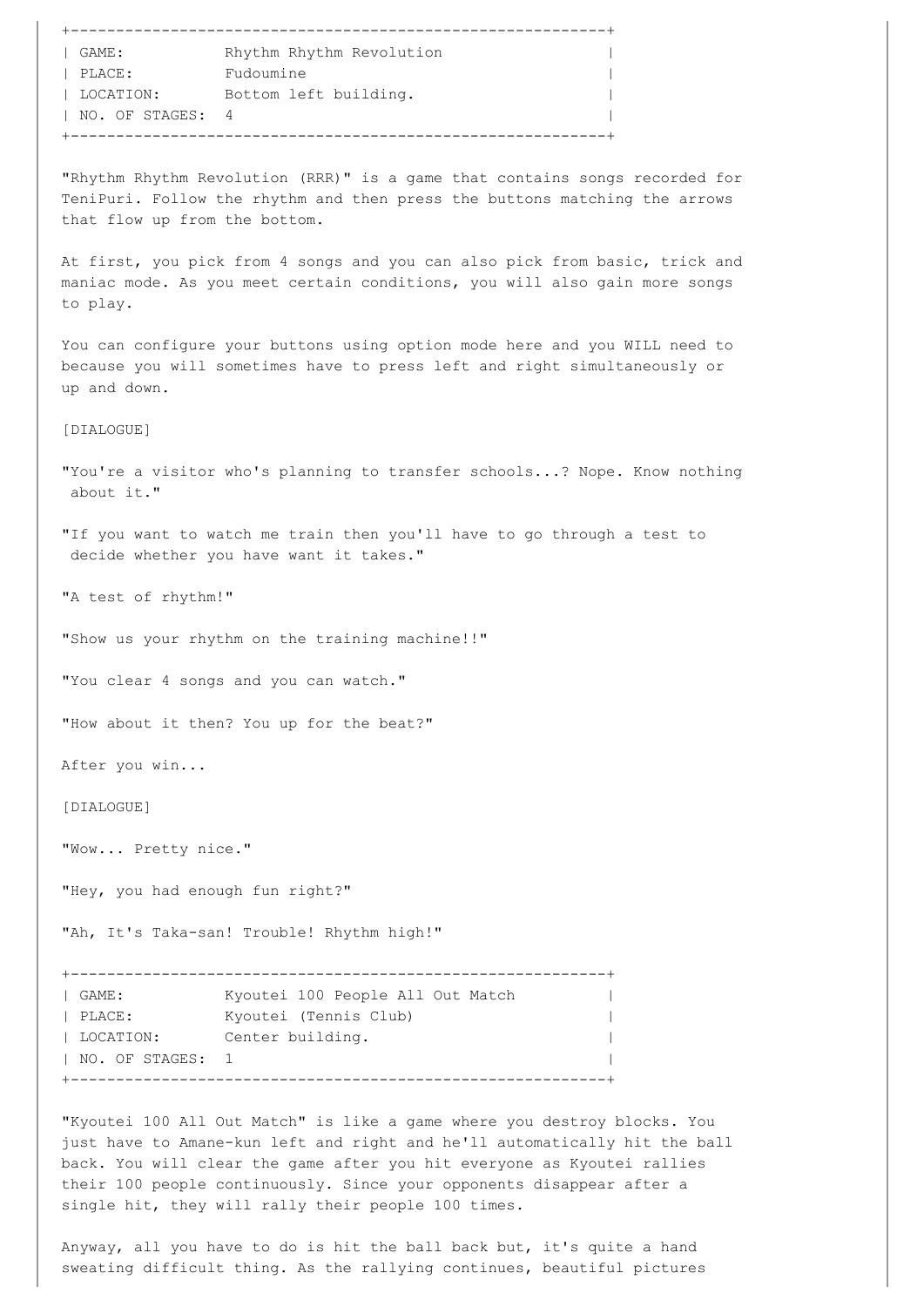appear which might make you miss...

When playing, there will be a total of 9 people lined up from Kyoutei so you might get a surprise from the sight...

"What? My jersey's different from Kyoutei's?"

"Ah, I'm Amane from Rokugaku High and I'm here for the practice match."

"Now you mention it, you're not wearing Kyoutei's uniform either. Are you a scout from another school?"

"Tako o takonaguri... Pu!"

- \* "Pu!" is the sound of him trying not to laugh I think. He's using puns here. The way you pronounce "tako" meaning other schools here sounds like "tako" which can mean octopus, kite or corn. So "takonaguri" means something like octopus fight... You'll have to be fluent with Japanese to get this. Even then it's still bad as you'll see later...
- "...Hey, kidding. I'm just kidding. Since we're both from another school, lets get along."

"Oh yeah, we'll be 100 people all out match now, but it won't be fun if it's just like before."

"Give orders from behind telling me move left and right."

"I'll move and swing my racket following those orders."

"I'll 'furussu' with full swings... Pu!"

\* "Furu" means to swing here but he added "su" to it so it sounds like the way you would pronounce "full swing" (fu-ru suwingu)" in Japanese.

After you win...

[DIALOGUE]

"What? You're a visitor who's planning to transfer...?"

"I know. You have what it takes so why don't you transfer to us?"

"Chiba is the best. Tokyo is the frozen Tokyo..."

\* "Chiba" sounds like "ichiban" and Tokyo, "tometokyou".

"Pu! I've decided we can be doubles!"

"I've heard enough of this bastard!"

"Ugok! Just a second!"

+-----------------------------------------------------------+ | GAME: Counselling of Taro Sakaki | | PLACE: Kyoutei | | LOCATION: Center building. | NO. OF STAGES: 1

+-----------------------------------------------------------+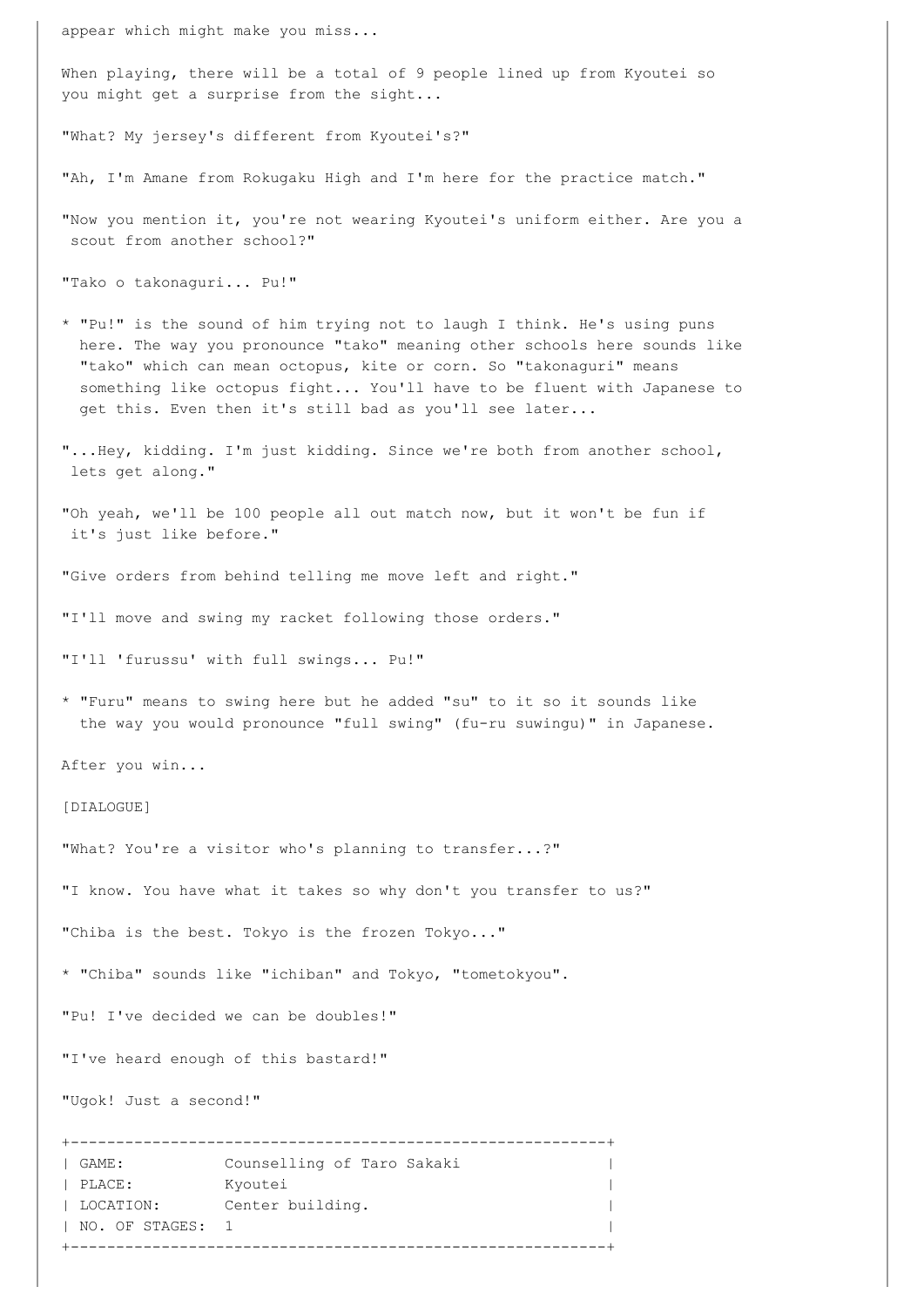[DIALOGUE] "You're finally here..." "So, did you get a satisfying tour?" "...You look like you don't know what to do after it." "I understand. I'll give you advice based on your individual data." [GAME] Before we start this, note that the scores that Sakaki gives you afterwards is completely random so it doesn't really matter what you enter. First, your name. You can press L to enter English characters so no need to worry if you don't know Japanese. Unfortunately, you're limited to 8 characters. Press Start when you're finished and then you must enter the following: Gender Blood Type Birthday (Month / Day) Which hand you use most often (Left or Right-Handed) Favourite Food Name of your best move Favourite Colour Finally, 'Yes' to confirm your data. Now, this is basically like a horoscope thing. Sakaki will play a tune with a progress bar at the bottom as he "judges" you. Then he will give you a score for your luck in love, fortune, health, and games. This is followed by your lucky number and colour. Finally, he will decide which school out of the 7 is most suitable for you. And that's all the mini games unlocked! ===================================== 5. Credits, Conclusion & Contact Info ===================================== Although I'm not a fan of TeniPuri, this is a nice collection of mini games and it has some hilarious characters! I thought how you could poke the annoying guy in Ginkakon was a nice touch (you get 50 points for doing so). As for the ROM size, I think it was mainly because there was a demo of the upcoming 2004 TeniPuri game. Otherwise it may JUST have made it as a 128MBit game like the GB: Jagan Fuuin game. Then again, the voices are a lot sharper in this game so maybe not... Game descriptions are taken and translated from the Konami site at:

http://jpn00.konami.co.jp/products/tenipuri/minna/

TV Tokyo Anime Site: http://www.tv-tokyo.co.jp/anime/tennipri/

Shuueisha: